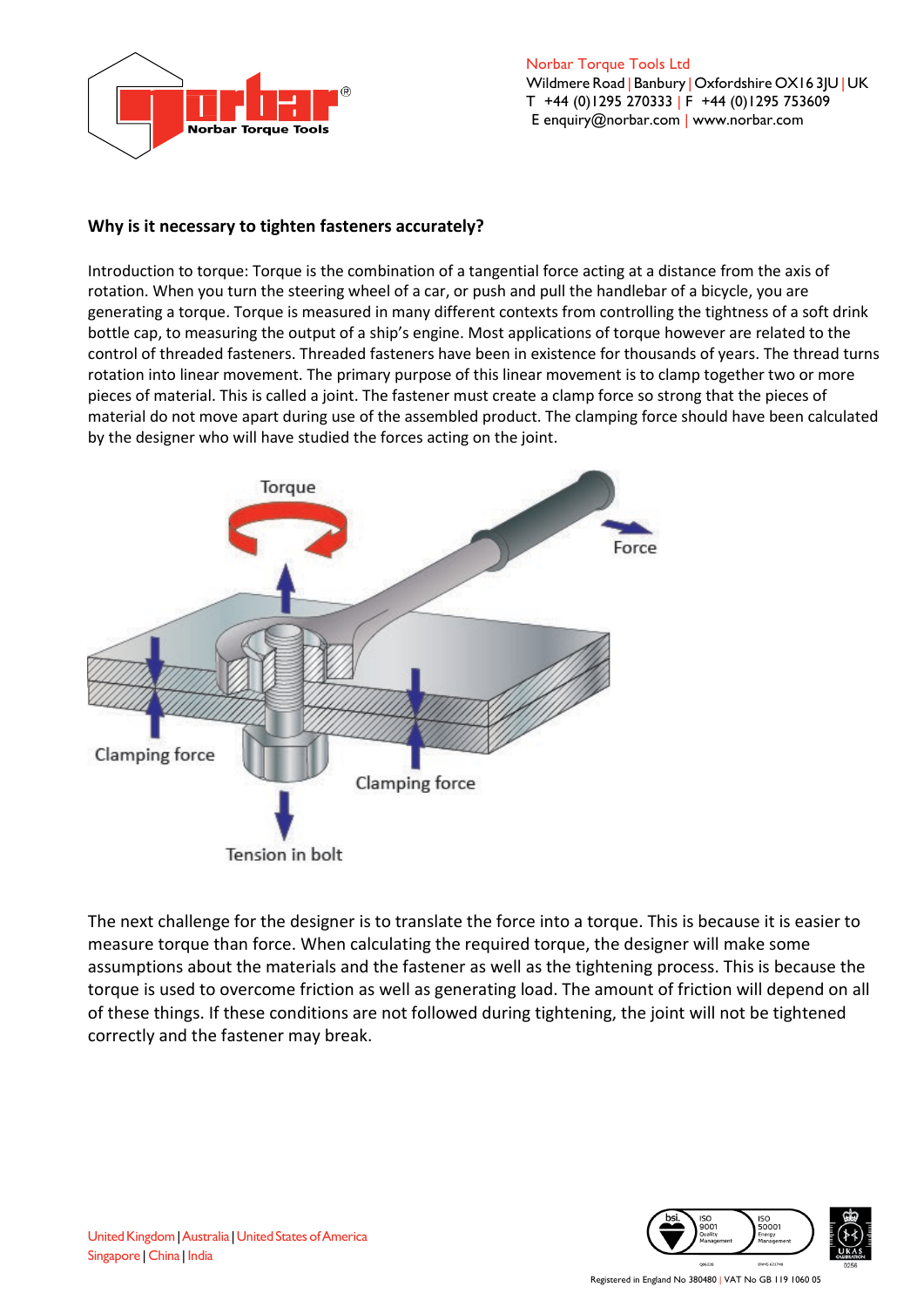

Let us look at the conditions that are important.

• Quality of material: The hardness, flatness, surface finish and protective coating are all important. Holes must be of the correct sizes and positioned accurately. They must be consistent and according to the technical specification. Problems here will change the amount of friction generated. Also, the material will deform or "creep" after tightening and this will reduce the clamp force. Soft materials normally deform more than hard ones. Surfaces that are not flat or that have rough surfaces will distort and reduce the clamp force more than smooth flat surfaces.

• Quality of fastener: The hardness, straightness, thread quality, surface finish and protective coating are also of importance for the fastener. Straightness, thread quality and coating are main causes of increased friction. Hardness will affect the "creep" after tightening.

• Lubrication: This is a critical factor. A bolt with graphite or molybdenum disulphide lubrication can reach three times the clamp force of a bolt with no lubrication for the same torque. This may result in the bolt stretching or even breaking. The design conditions must be followed to achieve the design clamp load.

• Tightening tool: We will discuss this in more detail in the next section but this should be the one thing that it is easy to control. The tool must be selected to give the correct speed of tightening. Too fast and the joint will not be properly clamped. It will loosen soon after tightening due to torsional relaxation of the fastener.

• Relaxation: Relaxation in the first hours will happen if the material creeps because it is too soft, or the bolt stretches because it is too soft, or high spots on the thread surface smooth out. These problems can be avoided by proper processes and quality control of components.

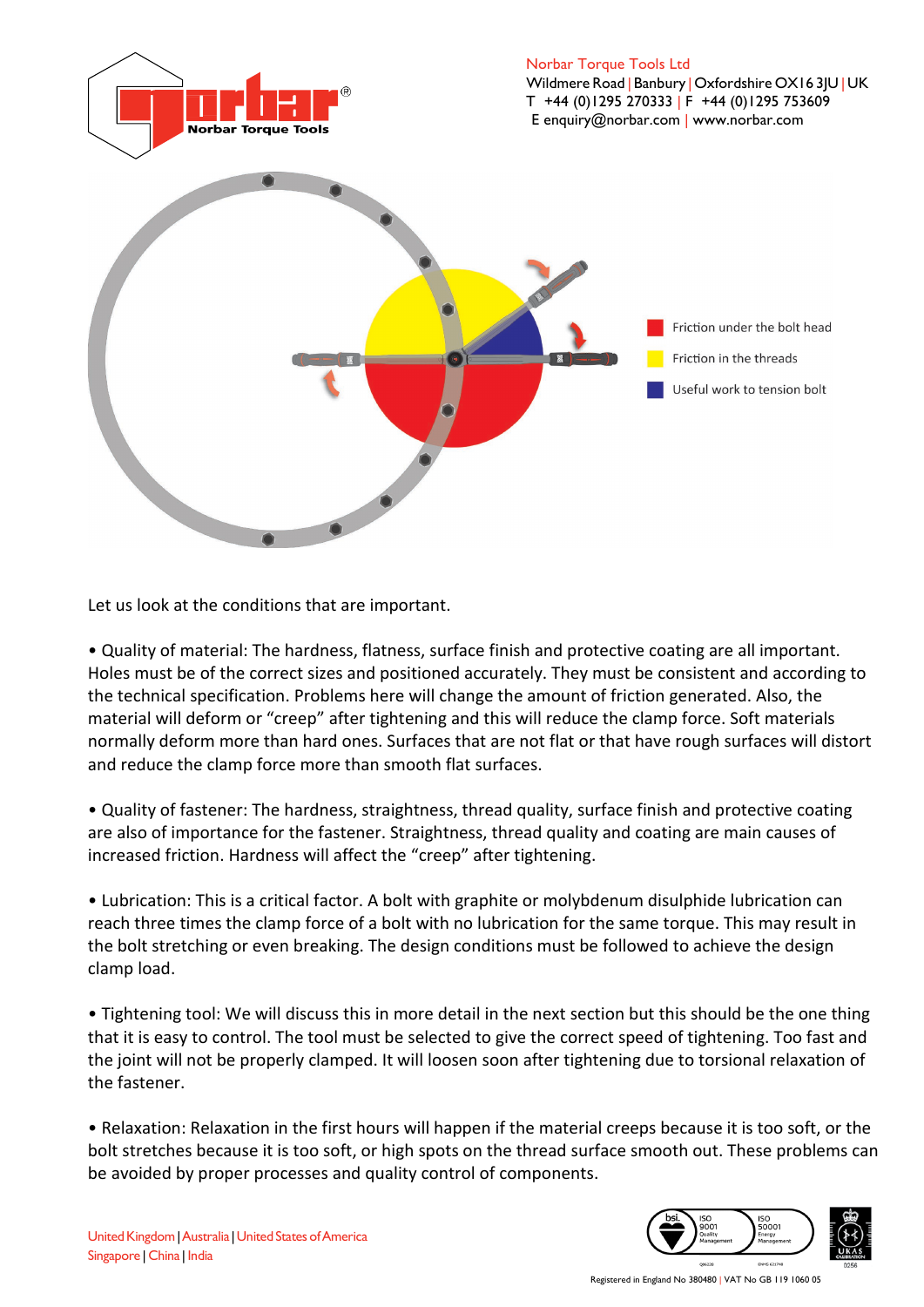

• Operator: The operator must understand why consistent operation is important. Education on basic bolting practice is important and should be delivered by appropriate people. There should be a specification for the process that defines the need for visual inspection of materials and fasteners, the bolt tightening order, the lubrication, and the operation of the tightening tool.

|                                              | <b>Surface Condition of Bolt</b> |           |             |         |           |
|----------------------------------------------|----------------------------------|-----------|-------------|---------|-----------|
| <b>Surface</b><br><b>Condition</b><br>of Nut |                                  | Untreated | <b>Zinc</b> | Cadmium | Phosphate |
|                                              | Untreated                        | 1.00      | 1.00        | 0.80    | 0.90      |
|                                              | <b>Zinc</b>                      | 1.15      | 1.20        | 1.35    | 1.15      |
|                                              | Cadmium                          | 0.85      | 0.90        | 1.20    | 1.00      |
|                                              | Phosphate and oil                | 0.70      | 0.65        | 0.70    | 0.75      |
|                                              | Zinc with wax                    | 0.60      | 0.55        | 0.65    | 0.55      |

## **Selection of the correct torque tool**

The type of torque tool to be used will depend on the requirements for the joint. There are different levels of control and recording which will depend on the design requirements. Let us look at these requirements:

• Amount of damage caused by failure: If the failure of the joint will cause the death or injury of people then it is important. On automobiles there are many such joints, including the tightening of wheels onto the axle. If the failure will be expensive to repair then it is important. A large diesel engine can cost many thousands of dollars to repair if one bearing cap bolt becomes loose in service.

• Probability of failure: If the use of the product generates vibration, such as an engine, or changes in temperature such as a steam turbine, or pressure changes such as a pipeline, then the joint can loosen if it does not have enough clamp load initially.

• Customer expectation: Customers now expect increased reliability of all products from mobile phones to trains. Part of this reliability comes from the strength of the bolted assembly and so it must be properly tightened.

• Level of stress in fastener: The continuous demand of customers is for smaller, lighter, cheaper products. This means that fasteners are being reduced in size and in quantity per assembly. The fasteners that are left have to be more accurately tightened to maintain the quality.

• Level of stress in materials: The use of plastic parts for modern consumer electronics means that screws are often tightened into plastic. This creates many different problems of joint strength and creep.